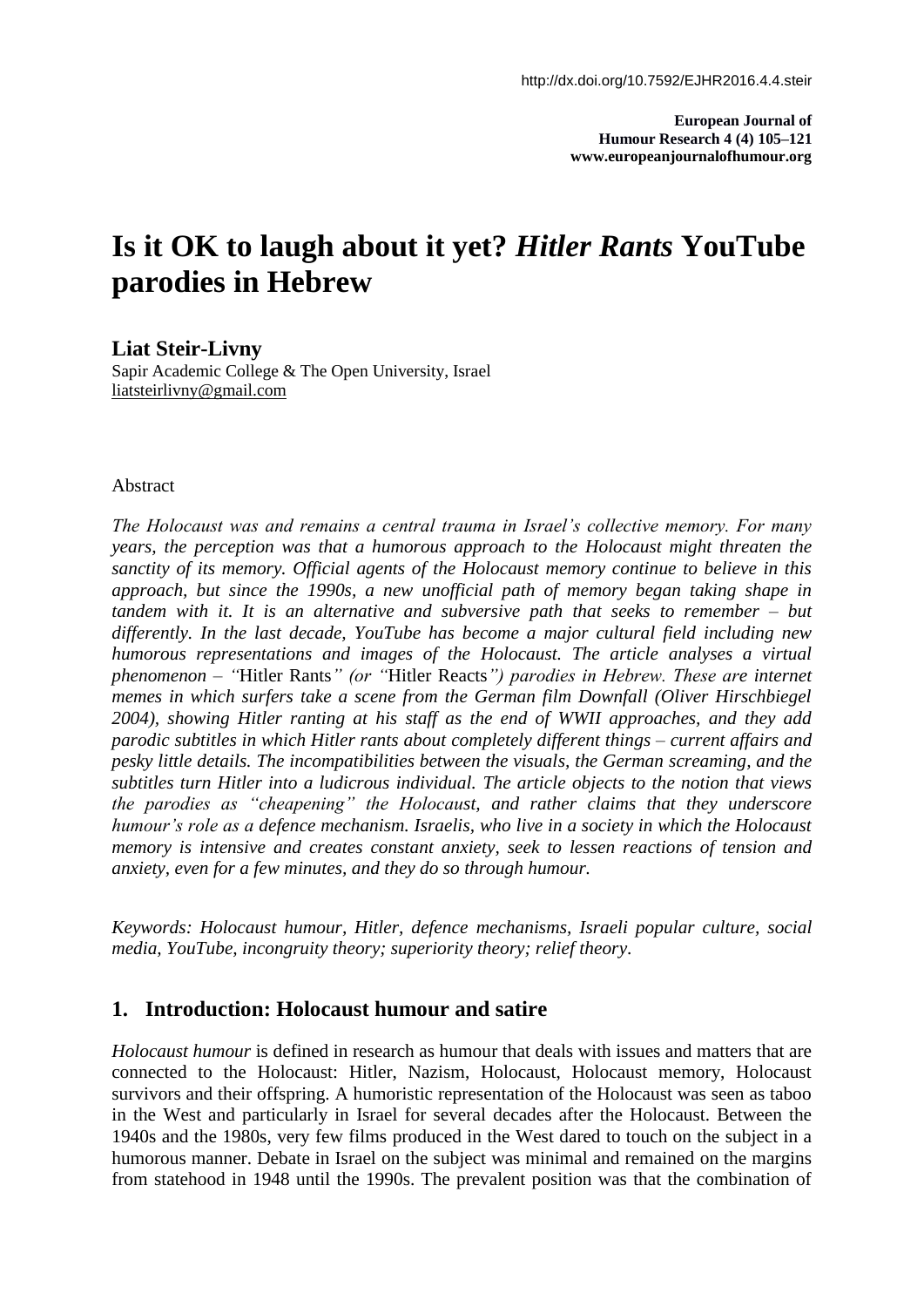humour and the Holocaust disparages the Holocaust's status and makes fun of the magnitude of the trauma and suffering.

An extensive debate over the humorous representations of the Holocaust first began in the 1980s, when Art Spiegelman, in his graphic novel *Maus: A Survivor's Tale* (1986), rendered his Polish-born father's story of survival during World War II in a world of Nazi cats pitted against Jewish mice (Andreas 2001: 28–44). From then on, the combination of the Holocaust with humour was discussed more and more freely in Western research and popular culture (Lipman 1991; Kaplan 2003: 343–356; Wisse 2013: 143–181).

The film *Life is Beautiful* (Benigni 1997) spearheaded the way towards a deeper debate on the theme. In debates about the film, some argued that Benigni made a joke of the Holocaust, and many of its viewers and critics felt disquieted by a comedy ostensibly unfolding in an extermination camp, but which hardly addressed the atrocities of the Holocaust. Still others held that Benigni managed to instil a touching tragic-comic aspect into the film, which generated a powerful sense of the absurdity of racial theories (Kerner 2011: 79–100; Baron 2005: 135–170; Gonshak 2011: 229–250). In the last three decades, a growing number of comedians and humorists have dared to broach the subject in stand-up performances, TV sitcoms, films, YouTube videos, theatre, graphic novels, and other media (Steir-Livny 2015: 193–219).

A less visible process, regarding Holocaust humour and satire, echoing the one appearing in Western depictions, took place in Israel, but in a more cautious and hesitant way (Steir-Livny 2014: 37–76; Zandberg 2015). The development of Holocaust humour is part of general changes in Holocaust awareness in Israel that both deepened and broadened its effect on the public in various cultural fields since the 1960s (Pinchevski & Brand 2007: 387–407; Pinchevski & Libes 2010: 265–291; Yablonka 2011: 175–242), and especially from the 1980s onwards, and have been thoroughly discussed in research (e.g. Ne'eman Arad 2003: 5– 26; Ofer 2013: 70–85; Porat 2011: 357–378).

In 1997, Israelis fumed when on Holocaust Day, young people swapped coarse jokes on the internet. The reactions were divided into two groups: those who saw it as a healthy way of coping with the Holocaust in the present, and others who took issue with breaking the unyielding taboo on the subject (Loshitzky 2001: 152–178).

The success of *Life is Beautiful*, which was defined as "a comedy about the Holocaust" and its screening in Israel in 1999 again placed the subject on the public agenda, and reactions in Israel were divided into groups that were for or against it. Some viewers were offended, some even left in the middle of the screening. Others maintained that the representations of the Holocaust do not have to be realistic or possess documentary qualities. Those who supported the film contended that the angry critics of *Life is Beautiful* apparently were not aware of the unique role of humour and fantasy in attempts to survive (Ben-Dat 2015).

Since the 1990s, the subject began to be addressed in research. Adir Cohen in his book *Living Life with Laughter* (1994) analysed, among other subjects, Jewish jokes that were told by Jews in ghettos and concentration camps. In 2002, Ruth Bondi, a Holocaust survivor who documents the Jews of Czechoslovakia under Nazi occupation, described the contribution made by humour and satire for Jews in the Theresienstadt camp-ghetto. She described the songs, sketches, cabaret shows, and the satirical newspaper that were an integral part of life there (Bondi 2002: 61–80). The 2000s saw the publishing of two comprehensive books in Israel dealing with the importance of humour for Jews under the Nazi regime (Levin 2004; Ostrover 2009). Today, the debate over the subject in Israel is addressed in films, theatre, TV sitcoms and satire, stand-up appearances, internet videos, etc. Satirical skits that deal with the Holocaust have entered Israeli prime time, but such satire has yet to take hold in the Jewish-Israeli collective memory. These depictions still ignite debate over the seemliness of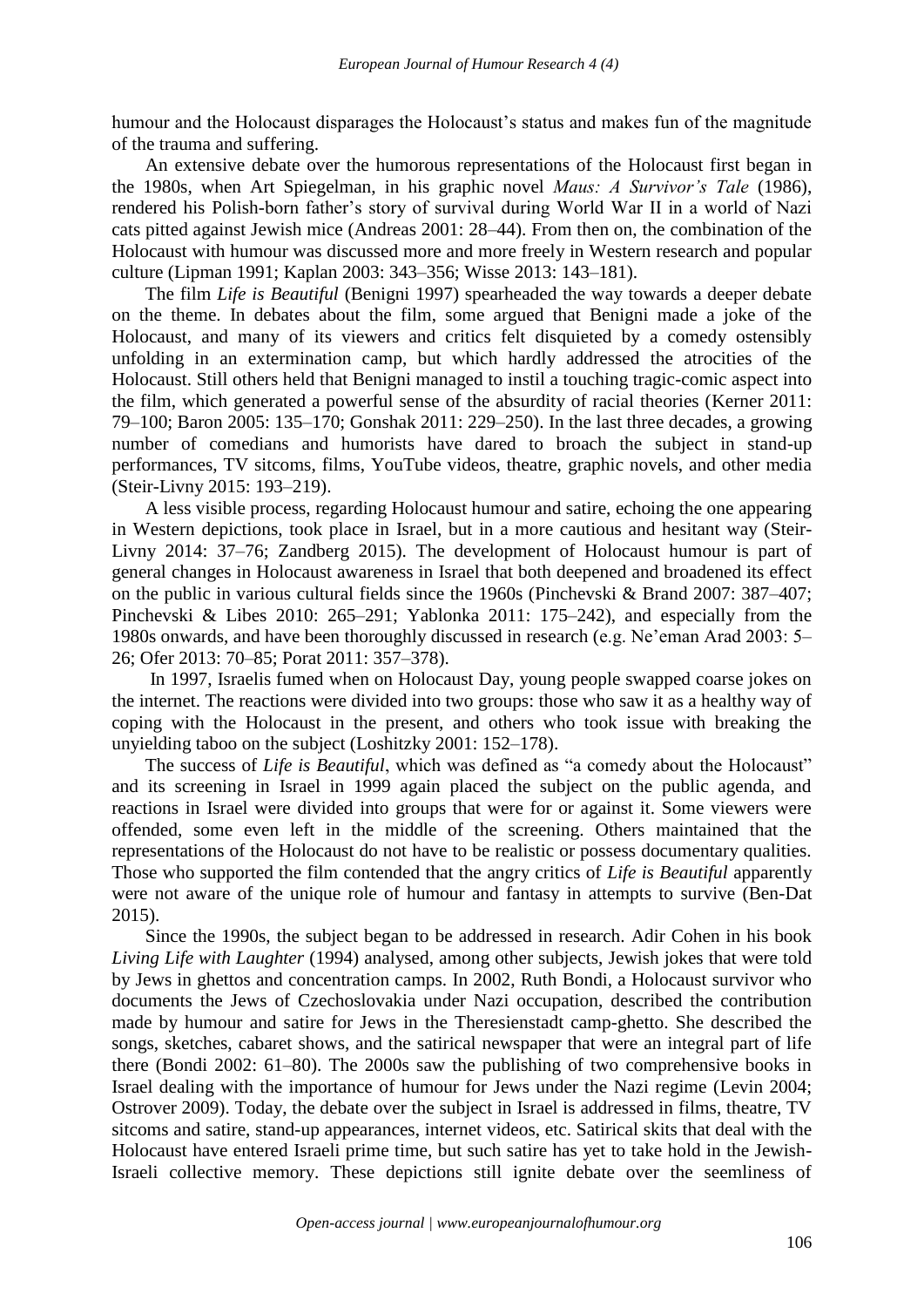humorous approaches toward the Holocaust (Zandberg 2006: 561–579; Steir-Livny 2014: 37–76).

### **2.** *Hitler Rants* **parodies on YouTube**

Jokes about Hitler were already told underground during the Nazi regime (Levin 2004: 37– 69, Ostrover 2009: 49–97; Wisse 2013: 143–181). Charlie Chaplin had portrayed him in a ridiculous manner during WWII in *The Great Dictator* (1940); Mel Brooks made a caricature out of his image in *The Producers* (1968); contemporary sitcoms attach Hitler-like moustaches to characters they want to make fun of or to emphasise their violent behaviour, and he is both humanised and lampooned in films (Rosenfeld 2015: 234–292; Steir-Livny 2015: 193–219). In recent decades, the internet has become a wide cultural field for Hitler jokes with sites dedicated to cats with black markings under their nose that look like Hitler (also known as *Kitler*), which describe him as a cool hipster living in today's urban society (*Hipster Hitler*), and make fun of him in various clips on YouTube (Rosenfeld 2015: 292– 339). The most successful videos are the *Downfall* parodies, also known as *Hitler Rants* or *Hitler Reacts* memes.

Shifman (2013: 41) defines memes as "(a) a group of digital items sharing common characteristics of content, form, and/or stance, which (b) were created with awareness of each other, and (c) were circulated, imitated, and/or transformed via the Internet by many users". *Hitler Rants* memes are defined by her as part of a group called "egalitarian memes" – memes that are based on a certain formula or genre. Surfers relate to a certain formula and modify the text.

*Hitler Rants* memes began appearing in August 2006. A Spanish web surfer took a scene from the film *Downfall* showing Hitler ranting at his staff as the end of the WWII approaches, and added parodic subtitles in Spanish, as if Hitler is criticising Microsoft's flight-simulator. An English speaking surfer uploaded the English subtitles version of this parody, making the joke accessible to the rest of the flight simulator fans on YouTube. From that time on, more and more surfers created their memes, and today there are hundreds of parodies in English, Spanish, Chinese, Japanese and many other languages (Ben-Ari 2010). These parodies discuss various subjects: politics, economy, sports, technology and gaming, culture and everyday trivialities, topical events, and trivial news or gossip. The parodies in English that have attracted the highest number of viewers present Hitler rants when he gets banned from Xbox live (9,105,511 views by 27 August 2016), when he is furious that Usain Bolt breaks the 100m World Record (3,782,991 views by 27 August 2016), and when he cannot stand the vuvuzela at the 2010 FIFA World Cup (3,583,585 views by 27 August 2016).

The success of these memes echo a combination of several theories of humour: mainly the superiority theory, the relief theory, and the incongruity theory (Rosenfeld 2015: 308– 312). At the basis of the superiority theory is the idea that the person who is laughing feels superior to the person who is the object of the laughter. If the object of laughter is an enemy, the intensity of the laughter and enjoyment increases (Sover 2009: 20–23). Along these lines, *Hitler Rants* memes show Hitler unable to face the trivial aspects of daily life. The scene, in all the memes, ends with Hitler sitting, looking defeated, his head slouched, thus increasing the feeling of superiority.

The incongruity theory refers to putting together conflicting ideas which show the incongruence between what is expected – the familiar and the known – and the real object found in the situation. Hitler becomes a comic character because of the contradiction between the myth (i.e. our knowledge about Hitler), the visual image (i.e. Hitler and his colleagues in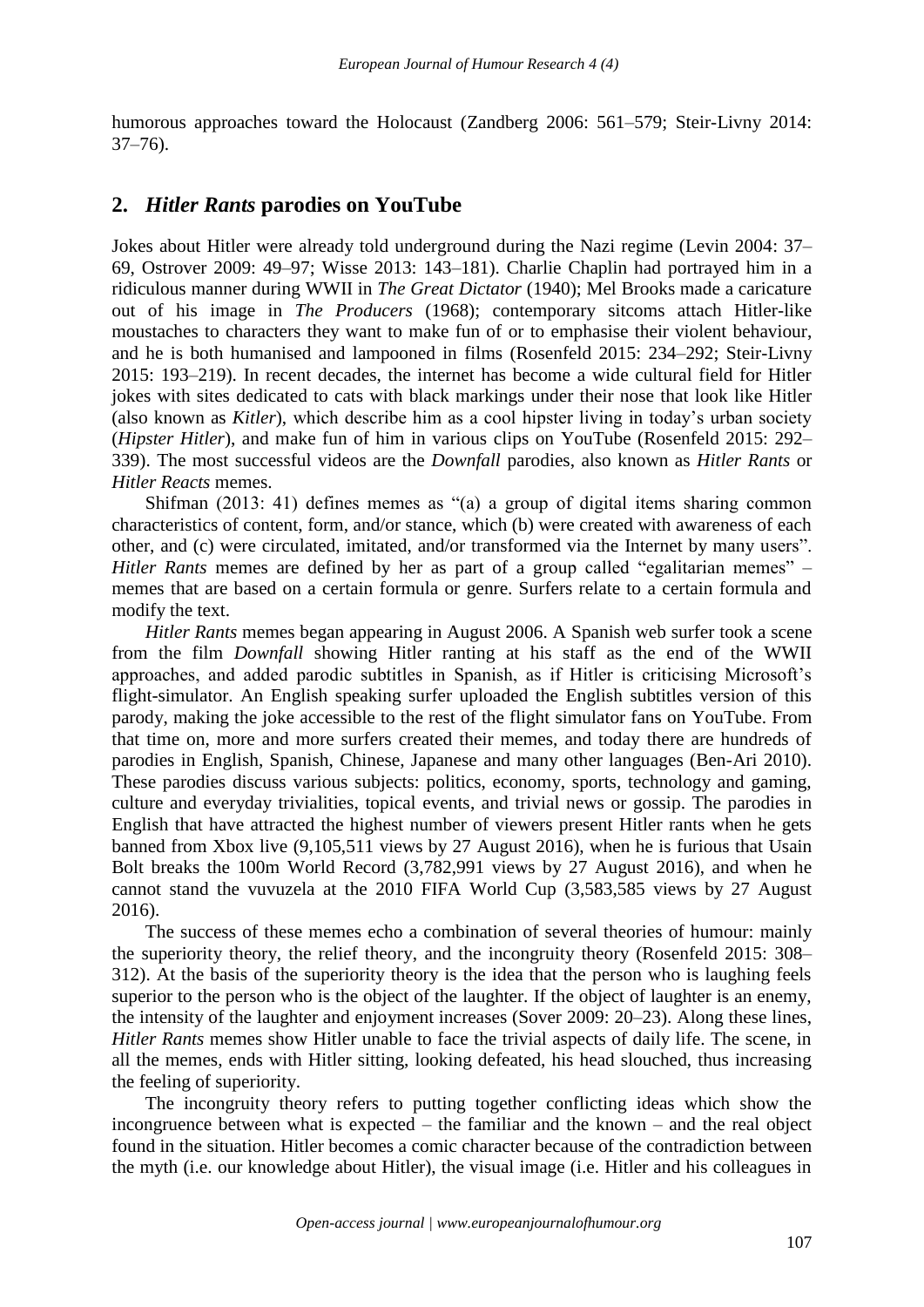a bunker during the Second World War) and the subtitles, which address completely different, mundane, and trivial matters, and drive him off balance (Gilbert 2013: 407–424).

The relief theory claims that laughter helps to relieve stress and anxiety for individuals and groups (Ostrower 2009: 28–38). In the case of the *Hitler Rants* memes, the devaluation and relief is also a form of revenge: the dictator who murdered millions of people is depicted as a little man who cannot deal with the challenges of everyday life.

The *Downfall* director, Oliver Hirschbiegel, said that he had seen many of the parodies and could see the merits of the idea (Ben-Ari 2010). *Constantin Film*, the production company of *The Downfall* was less pleased, and its managers began sending takedown notices to YouTube on April 2010. Martin Moszkowicz, head of film and TV at *Constantin films* in Munich, stated that he finds many of the parodies distasteful and trivial in light of the seriousness of the Holocaust and World War II. But the surfers did not give up. In order to bypass YouTube's visual-based copyright detection software, many contributors began applying the "mirror effect" on their parody uploads, flipping the original clip before adding subtitles (Dubs & Brad 2013). "It is a task that can never be completed. They are popping up whenever we are taking one down", admitted Moszkowicz (Rohrer 2010). On October 2010, the Downfall Parodies Forum users reported that *Constantin Film* put an end to its YouTube blockade on *The Downfall* -derived parody videos, even placing advertisements on some of them (Dubs & Brad 2013). The YouTube channel of these parodies is very successful and there are online technical explanations on how to create your own *Hitler Rants* parody. (Regarding the problem of the use of the copyrighted material in *Hitler rants* parodies, see Schwabach 2012.)

The huge success of the meme, and the fact that every surfer can easily prepare this parody has caused several incidents over the years. For instance, in December 2010, Jefferies Investment Bank executive Grant Williams was fired after sharing a *Hitler Rants* parody in a company newsletter email. In January 2012, Tom Harris, a Scottish Labour Party Member of Parliament uploaded a *Hitler Rants* parody on his personal YouTube channel, criticising the Scottish National Party leader Alex Salmond. The video was perceived as a comparison of Salmond to Hitler, and the public turmoil forced Harris to resign from his position (Dubs  $\&$ Brad 2013).

### **3.** *Hitler Rants* **memes in Hebrew**

*Hitler Rants* parodies started appearing in Hebrew in 2009, and have become hugely popular. In Israel, these parodies are used to protest against political issues, Israeli wars, military service, religious coercion, etc. Many times these parodies engage in the irritating little details of daily life in Israel, such as skiing on Mount Hermon, the lack of weed to smoke, Israeli reality shows, Israeli rudeness. In addition, high school classes make *Hitler Rants* parodies for their end-of-school parties; IDF (Israeli Defence Forces) units create them to mark course graduations; high-tech employees send each other such parodies highlighting their specific companies' internal work issues and so on.

The parody that became the greatest success in Israel (according to view numbers) was *Hitler mechapes hanaya betel-aviv* ("Hitler is looking for a parking space in Tel Aviv"). It attracted more than 282,000 viewers (see www.youtube.com/watch?v=198kIhOQV24). In this parody, Hitler rants about the city's traffic problems: he is angry that his colleagues could not find a parking space anywhere in Tel Aviv and had to park in a bikers' parking area. He therefore got a parking ticket of \$65. He throws out of the room "those of you who live in Tel Aviv and have private parking places, or don't have a car", and, in a crazed monologue,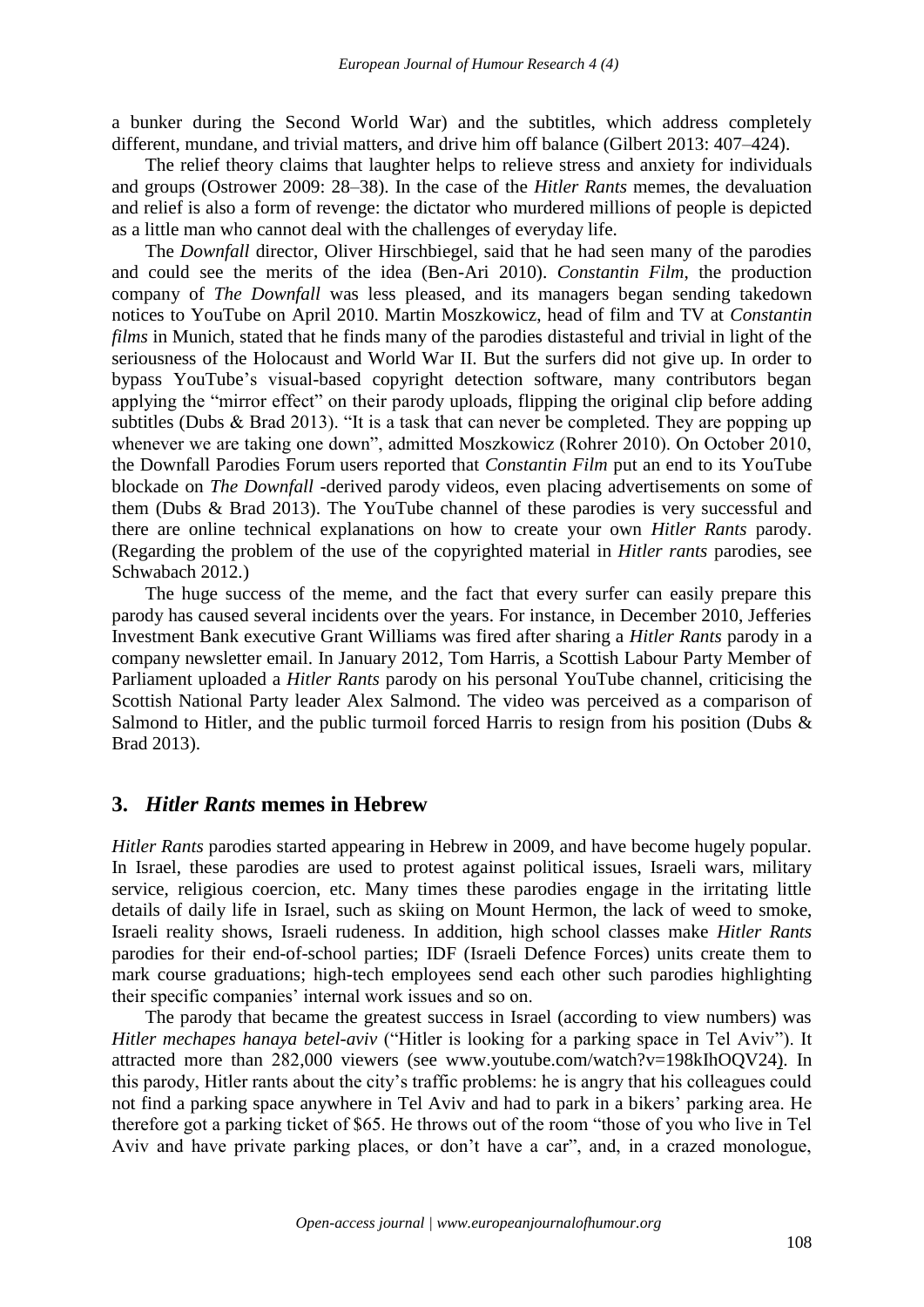begins complaining about his parking problems. He yells that the parking inspectors are vicious thieves:

They are all one big Mafia! What are they thinking???? They don't have a shred of humanity!! A shred of humanity!! They are worse than the SS!! And all the money goes to the corrupt municipality They have been renovating the same tile near city hall for seven years!

When a Nazi officer explains that they have good intentions, they are adding a third traffic lane, Hitler cuts in brutally:

"Why the hell do I need a third lane??? They should build a public parking place!!"

The Nazi officer tries again: "But Sir, they built a public parking lot…", but it does not help. Hitler goes wild, screaming that in this new parking lot one can park only from 18:30 pm until 6 am:

"I arrived 10 minutes after 6:00 am And I already found on the window of the car A parking ticket – \$65! They towed my brother's car three times in one week He pays more for parking tickets than he pays for gas!! And all the money goes to the fucking mayor! He has been the mayor for ten years!! Who does he think he is??? He is worse than Stalin!! And don't even start talking to me about public transportation! Two hours! Two hours I was waiting at the bus station! I hate those buses! And then two buses arrive at the station together! What am I supposed to do?? Ride them both?? And then there is a traffic jam Because some stupid woman driver Tried to park reversing her car And crashed into a traffic light That anyway gives a green signal for only 3 seconds! She should have her license revoked for good! Maybe I'll sell my Volkswagen and that's it I can sell it for five-six thousand dollars Maybe someone is interested? Maybe….We'll split the parking ticket It's not worth having a car in Tel Aviv I think I'll just take my stuff and go. I'm sick and tired of this fucking city. There is a parking place in Petah Tikva [a small town in Israel].

"Hitler is looking for a parking space in Tel Aviv" was so successful because it related to large audiences. *Hitler rants* parodies that appeared before it addressed narrow subjects that interested specific audiences. They were original, but not every Israeli could relate to them because of the very specific topics and insider jokes (e.g. the rivalry between football teams in Israel). The parking problems in Tel Aviv is a subject every Israeli knows, understands,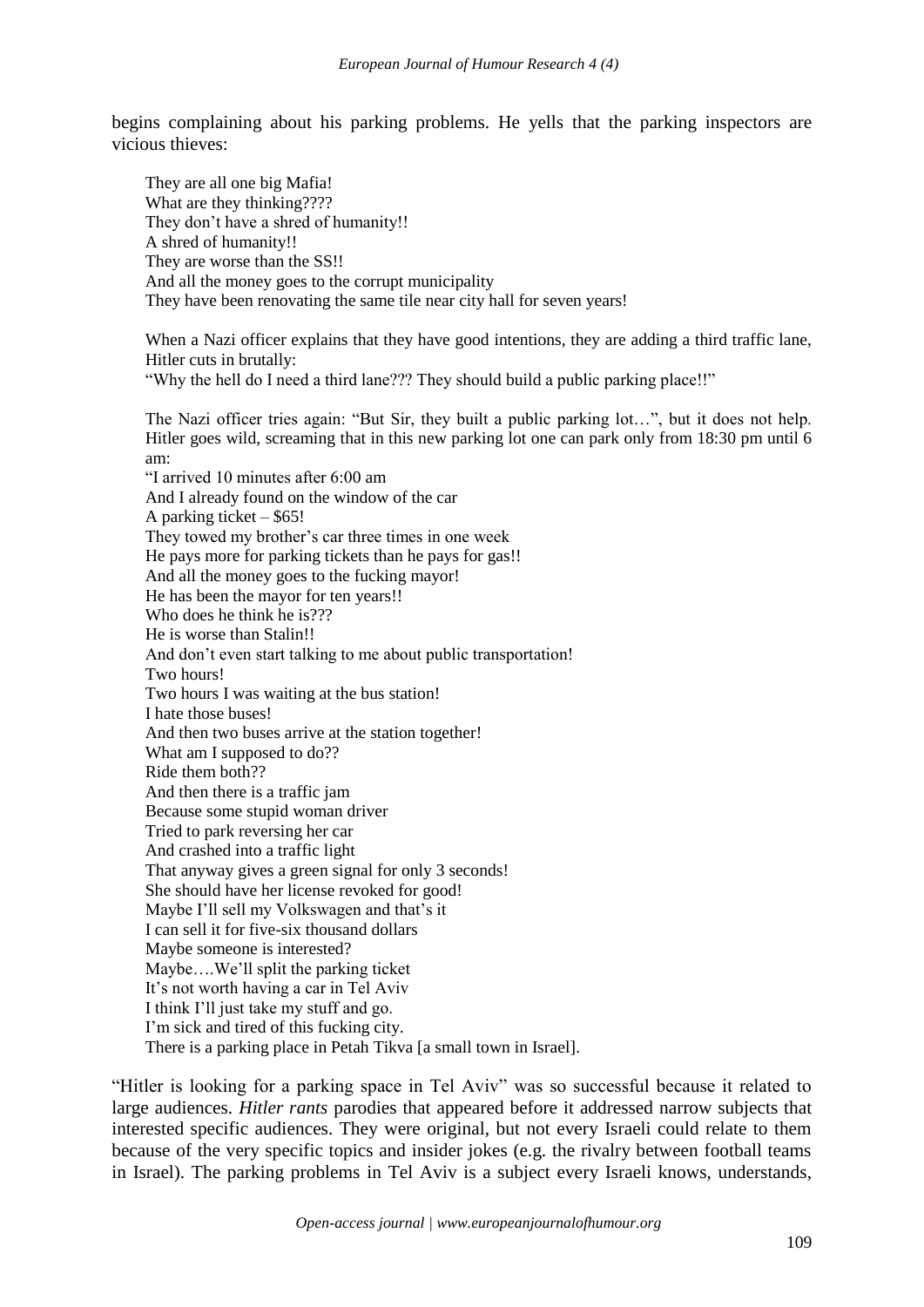and can relate to. The clever script is funny because it is so accurate. Working carefully on matches between the original dialogue of the scene and the Hebrew script (e.g. using the reference to Stalin at the exact moment Hitler says "Stalin" in the original scene, or translating words from German that most of the Israeli audience does not understand to curses in Hebrew that sound the same) increased the amusing feeling that Hitler was indeed ranting and raving about the parking problems in Tel Aviv. Since then, *Hitler rants* memes in Hebrew have spread like wildfire.

Hitler's most known visual images were portrayed in Leni Riefenstahl's film, *Triumph of the Will* (1934). In this film he was presented as a type of god, photographed from a low angle, in front of hundreds of admirers, as if he had immense, even mystic, powers (Avisar 1991: 38–47). In *Hitler rants* parodies, this "god" becomes a niggling, even pathetic individual who is stressed out by the irritating details of everyday life.

The reactions to *Hitler rants* parodies in Israel are mixed. Opponents claim that these parodies indicate that Jewish Israelis have no respect for our history and this is an educational problem. The creator of "Hitler is looking for a parking space in Tel Aviv" claims that he felt very bad when he heard that there were some Holocaust survivors who were offended by the parody. But then, he received many comments from people who told him that their grandmother or grandfather, Holocaust survivors, watched the parody, laughed and enjoyed it. He claims that the parody does not include offensive content and does not even mention Holocaust survivors; the only group that could be offended by it are Tel Aviv's city parking inspectors (Ben-Ari 2010). In any case, the opponents' reactions did not hurt their popularity. *Hitler rants* parodies in Hebrew are by now a proven success.

Culture researchers (Ben-Ari 2010) who were asked to explain this phenomenon in Israel have different opinions. Some claim that in today's world of mass media which floods us with text and visual images, one has to shout as strong as one can in order to be heard, otherwise the protest will get lost in the sea of other protests. Others (Dolev 2010: 36–38; Caril et al. 2011) claim that there is a built-in comic potential in the real historical image of the Führer, which explains why Hitler can be made into a laughing stock much more than other dictators. Some claim that this is an opportunity to gloat about Hitler, to show him in an inferior situation, in which he falls apart in the face of trivial problems. Others see the parodies as a sign of maturity: the ability to face the Holocaust in a different way than the canonic memory. Some see it as a sign of normalisation: the young generation wants to abandon the perception of the Holocaust as taboo, as untouchable, and this is one way to achieve it.

These explanations might be relevant for *Hitler Rants* parodies in the world, but I have checked the statistics for the number of *Hitler Rants* videos and views per speakers in the four languages in which the highest number of *Hitler Rants* videos were made: Hebrew, English, Spanish, and Polish, and the numbers indicate that in Israel, the number of viewers per Hebrew language speakers, and the number of parodies per Hebrew language speakers are proportionately much greater than other languages. This is demonstrated below. The numbers of native speakers were taken from *Ethnologue: Languages of the World* (2015). The data regarding the number of videos and views was accessed from YouTube in April 2015.

The first table shows the numbers of *Hitler Rants* videos and views per native speakers in the four languages in which the highest number of *Hitler Rants* videos was made: Hebrew, English, Spanish, and Polish.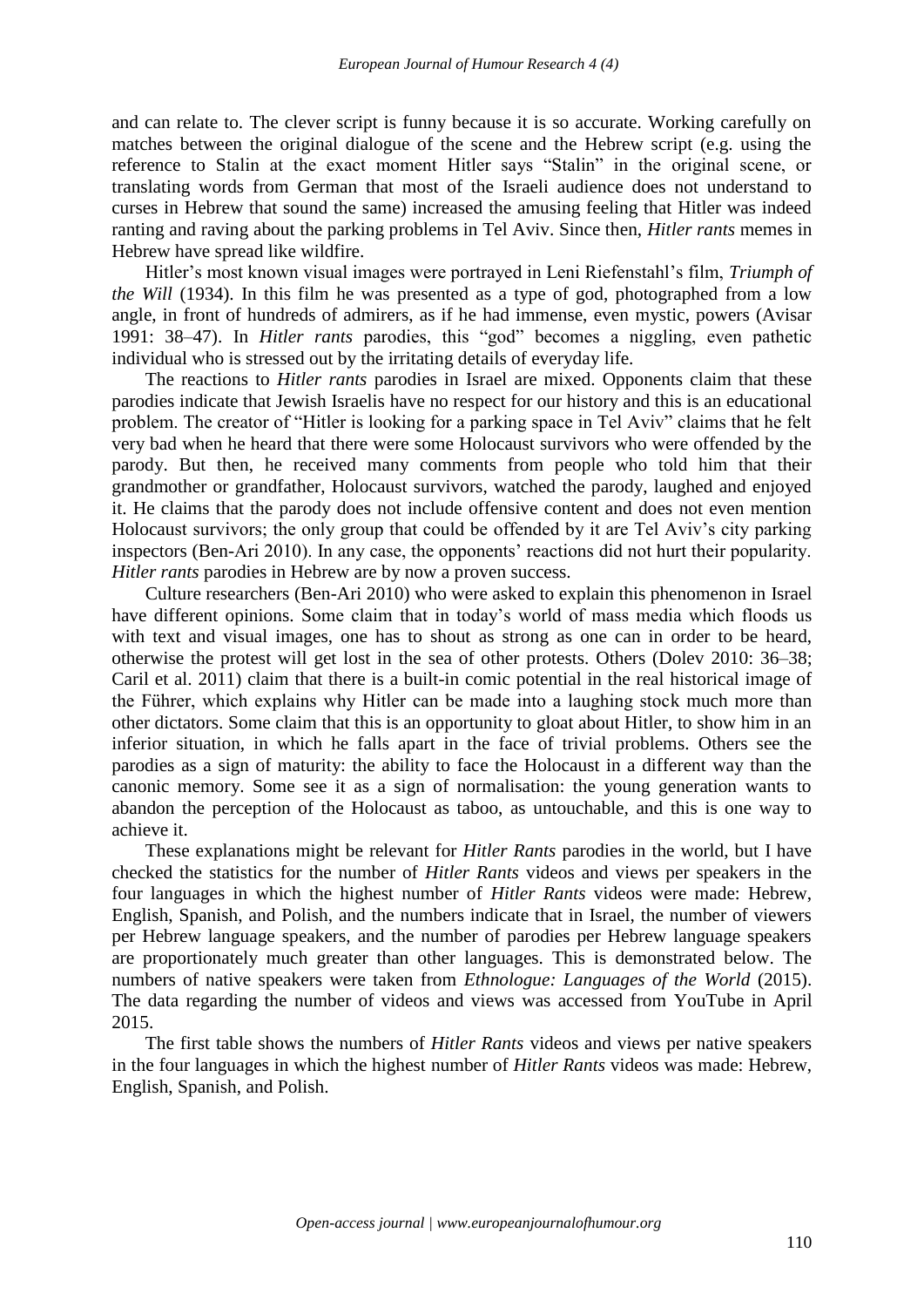### Table 1. The numbers of *Hitler Rants* videos and views per native speakers in Hebrew, English, Spanish and Polish

| Language                                                                                                                                                    | <b>Native Speakers</b> | Videos*** | Views***   |
|-------------------------------------------------------------------------------------------------------------------------------------------------------------|------------------------|-----------|------------|
| <b>Hebrew</b><br>蚊                                                                                                                                          | 5,600,000*             | 296       | 1,350,000  |
| <b>English</b>                                                                                                                                              | 335,491,748**          | 718       | 69,289,000 |
| Spanish<br>癵                                                                                                                                                | 398,931,840**          | 529       | 53,108,000 |
| Polish                                                                                                                                                      | 38,636,480**           | 198       | 5,760,500  |
| * Include the majority of Jewish new immigrants<br>According to Ethnologue: Languages of the World, 18th edition (2015)<br>*** Data accessed in April 2015. |                        |           |            |

In the second table, the difference in views per native speakers can be seen: statistically, 1 of each 6.7 Polish native speakers (in Israel) viewed a *Hitler Rants* parody; For Spanish native speakers, 1 of 7.5; for English native speakers 1 of each 4.84; and 1 of each 4.14 Hebrew native speakers viewed a *Hitler Rants* parody.



Table 2. Views per native speakers

The third table deals with *Hitler Rants* videos per native speakers. The table shows a huge difference between Hebrew native speakers who created *Hitler Rants* videos and Polish, English and Spanish native speakers who created these videos. Statistically, the number of Hebrew native speakers who created *Hitler Rants* videos is 10 times higher than Polish native speakers, 24 times higher than English native speakers and 40 times higher than Spanish native speakers.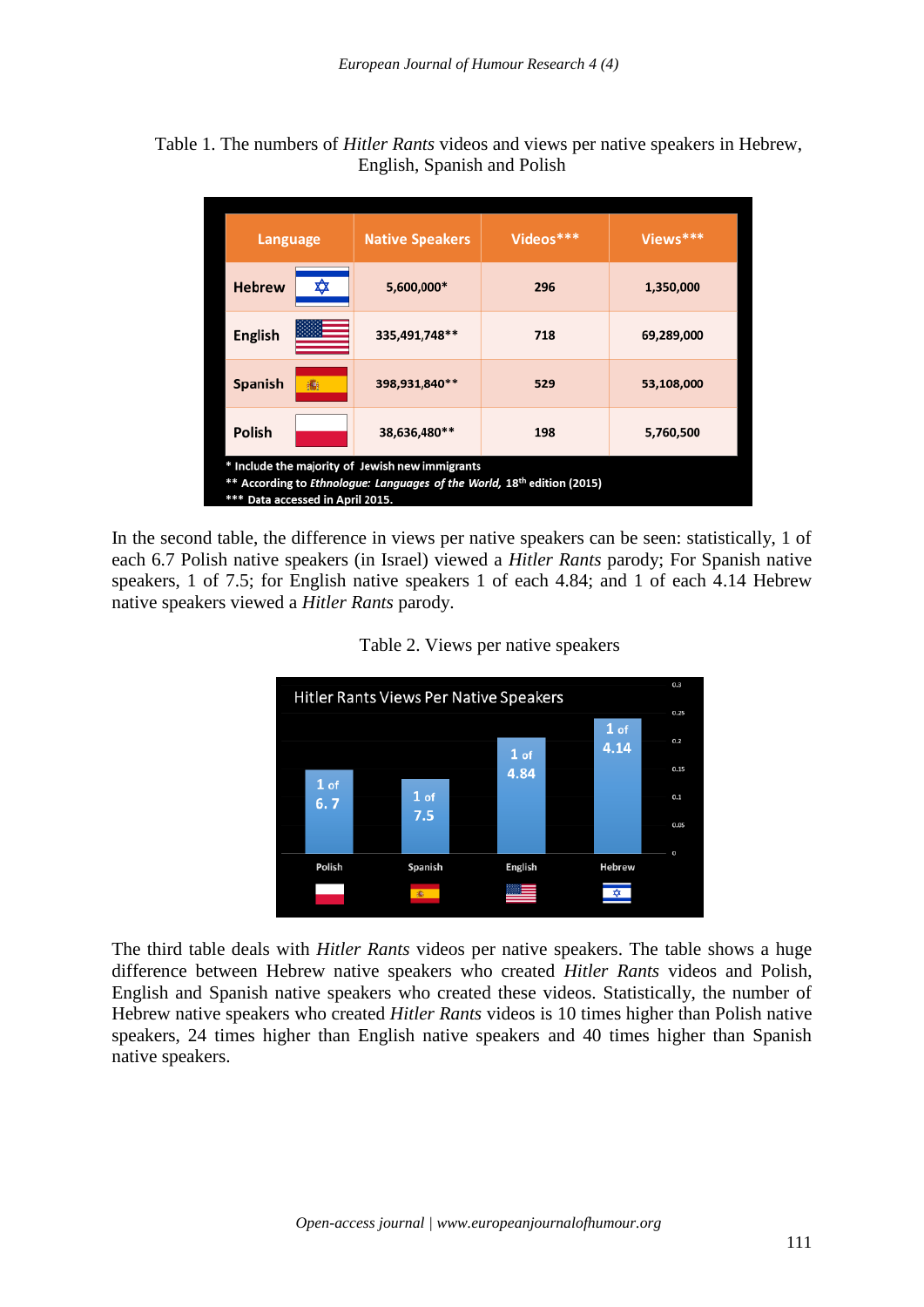

Table 3. *Hitler Rants* videos per native speakers

The tables show that the number of viewers per Hebrew language native speakers and the number of parodies per Hebrew language native speakers are proportionately much greater than other languages. This shows that even though *Hitler Rants* parodies are a worldwide phenomenon, they are much more successful and popular in Israel than in other places in the Western world. Therefore, I would like to add a different explanation to the phenomenon in Israel which will help to explain why in Israel these parodies are created and consumed in a capacity and intensity that exceed any other place in the world.

# **4. Holocaust collective memory in Israel: Acting out, secondary stress, and defence mechanisms**

Freud (1988: 138–171) considered melancholy and mourning as two contradictory forms of coping with trauma: an individual in a melancholic state identifies with the lost object, obscuring the differences between the individual and the object, thereby damaging the ego. In mourning, in contrast, the mourner undergoes a healthy process of internalisation; he/she can deal with the past by creating distance from it. Mourning brings with it the possibility of starting a new life, and any disturbance of that process can become harmful. One of the central concepts in trauma is *repetition compulsion* – returning to the trauma while blurring the boundaries between past and present, and re-experiencing the original event. This repetition causes suffering and works against the desire of the sufferer; it is thus an uncontrolled compulsion to repeat.

Freud's disciples broadened the debate over trauma and its immediate and subsequent symptoms. Post-traumatic stress disorder (PTSD) is an extremely common mental disturbance among people who have experienced traumatic incidents. Its sufferers continue to experience the traumatic events for years afterwards, and a key characteristic of the syndrome is the sufferer's inability to sever him/herself from the events of the past (Herman 1994: 175– 195).

LaCapra (2000: 37–74) claims that the danger inherent in the disintegration of distinctions between different times and the merging of the traumatic past with the present is relevant not only for those who experienced the trauma in the flesh but also for groups that are linked with those traumas. Both groups and societies can become trapped in a situation that combines past and present, and reconstructs the trauma, or certain aspects of it, in different manners. Such post-traumatic symptoms can affect the group's behaviour in societal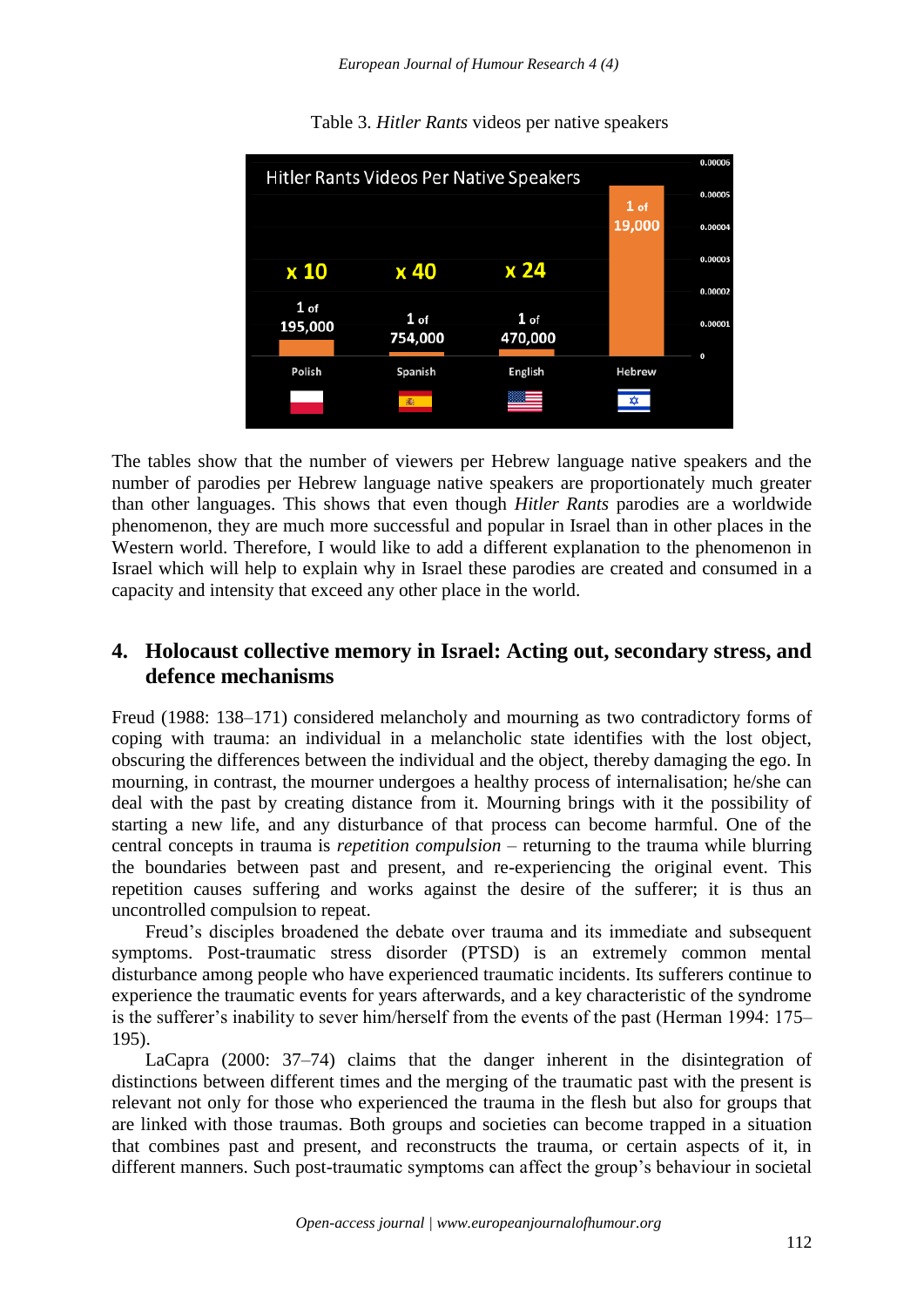and political spheres. Following Freud, LaCapra distinguishes between two forms of collective memory of the Holocaust. The first is *acting out*: the past is not construed as a distant memory and internalised, but is reborn and experienced as if integral to present-day social and cultural life rather than as remote events that are long past. The second form is *working-through*: clear boundaries are maintained between past and present, and there is awareness of the differences between *then* and *now*. There is less identification with the assimilation of the traumatic period. While there is also a return to the past in *workingthrough*, it is accompanied by conscious control of the past, a critical distance from it, and a gaze at it from a perspective. *Working-through* is used as a sort of brake against posttraumatic repetition compulsion.

Goldberg (2000: 7–28) contends, following on the footsteps of LaCapra, that the way the Holocaust memory was shaped in Israel provides evidence for Israeli society as posttraumatic, and it exists in a state of acting out. He believes that the post-traumatic symptoms in Israel – chiefly reflected in the unending conflict with the Palestinians – attest to the collective trauma that has not been worked through appropriately. If Israelis are unable to work through it properly, he posits, their society is condemned to political repetition compulsion that has deadly results.

Another term that was introduced by Figley (1995: 1–20) and can be used to describe the Holocaust memory in Israel is *secondary traumatic stress*: indirect exposure to the trauma which affects those who were not involved in the traumatic events. Secondary traumatic stress can be found in friends and relatives of the traumatised persons well as in wider circles. Indirect exposure to a trauma through an intense cultural and media debate (television, radio, journalism, internet, etc.) can affect people who were not involved in the traumatic event (Jenkins & Baird 2002: 423–432). PTSD symptoms, such as stress and anxiety, can appear in people who suffer from secondary traumatic stress, albeit less intensely.

Clinical research addresses Holocaust survivors as people who suffer from PTSD, and there are many debates over the question whether Holocaust survivors have transferred traumatic symptoms to their children (second-generation Holocaust survivors) and from them to their grandchildren (third-generation Holocaust survivors). But the trauma lives in much wider circles and affects all Jewish Israelis through intensive Holocaust awareness imbued by official memory agents. The Holocaust was and remains a central trauma in Israel's national consciousness. The memory of the trauma does not fade over the years; on the contrary, Holocaust representations and the public discourse regarding the Holocaust have only grown stronger in recent decades. Studies in Israel have shown that Holocaust memory has a very powerful presence, does not have just a one-generational impact, and is a cross-generational defining trait of the Jewish population in Israel (Steir-Livny 2014: 17–36).

Researchers claim that the Israeli media, educational and cultural fields, and the public discourse in Israel frame the Holocaust as a current, ongoing local trauma, rather than an event that ended decades ago in another place (Bar-Tal 2007: 112–137; Meyers et al. 2014: 153–165).

Surveys reveal that among the Jewish-Israeli population in general, since the 1940s, the Holocaust has been assimilated as a central event, and young Jewish-Israelis perceive the Holocaust as the historical event that has had the greatest impact on them and their future, even more than the founding of the State (Porat 2011: 357–378; Steir-Livny 2014: 17–36). Other research (Solomon 2007: 304–336) has shown that the knowledge that the second and third generation Holocaust survivors have about the Holocaust in Israel, and the way the Holocaust has shaped their identity is similar to those Israelis of the same age who are not biological offspring of Holocaust survivors. This phenomenon is very different from other places in the world, in which there is a huge gap in knowledge and perception of the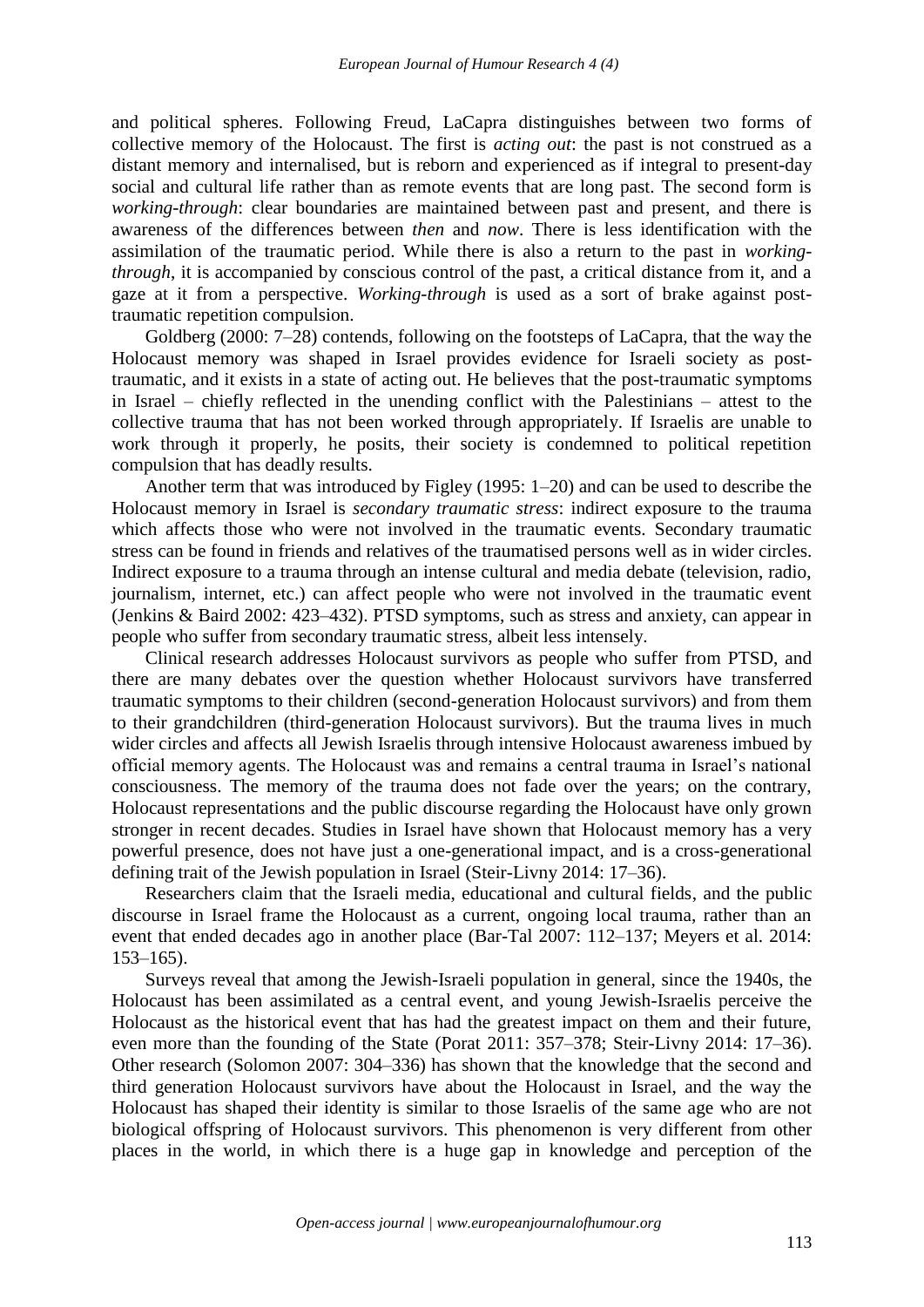Holocaust between biological offspring of Holocaust survivors and other Jewish people their age.

Moreover, in Israeli collective memory, the trauma of the Holocaust is not focused solely on events that occurred in the past. The sensitive relationships between Israel and the Arab nations, the decades-long Jewish-Arab conflict, the threat of annihilation, the continuing terrorist attacks and intifadas – all these have created an atmosphere of constant vigilance and ongoing anxiety. The length of the Jewish-Arab conflict and its violent nature also contribute to its wide-ranging and profound infiltration into Israel's sociocultural fabric (Ofer 2013). Since the State's earliest days, in addition to this fundamental condition of anxiety, the Holocaust's politicisation in Israel has intensified the place of the trauma in the everyday personal and collective psyche even more, by rendering the Holocaust a continuous event that affects the present and future. Since Israel's founding, the Holocaust has been connected with the Jewish-Arab conflict, creating cultural-media representations that draw parallels between Arabs and Nazis, between Israel's wars and the possibility of a "second Holocaust". Holocaust memory was and remains a crucial factor in the perceptions of the reality of the conflict. It intensifies anxiety levels among Jewish-Israelis and their sense of victimhood. The politicisation of the Holocaust has caused the trauma of the Holocaust to be integrated with Israeli present-day reality and replicated within it through the protracted Jewish-Arab conflict. This, in turn, has engendered a collective awareness of fear, insecurity, and constant anxiety stemming from the sense of existential danger (Bar-Tal 2007: 112–137).

Therefore, in Israel, the terms *second-generation Holocaust survivors* and *thirdgeneration Holocaust survivors* refer not only to the offspring of Holocaust survivors. They represent the Jewish-Israelis who were born after 1945 in Israel and grew up in an environment that focused on the Holocaust as one of the most important features in Jewish Israeli identity (Milner 2004: 19–35; Solomon 2007: 304–336).

This paper seeks to make the case that *Hitler Rants* parodies as well as many other humoristic and satirical texts regarding the Holocaust that appear in Israeli culture since the 1990s are an example of the way humour is used as a defence mechanism, by the Jewish-Israelis in order to try to lessen reactions of tension and anxiety concerned with the extensive Holocaust awareness in Israel.

### **5. Humour as a defence mechanism**

Freud (1990: 106–142) saw humour as a pivotal defence mechanism. He believed that when people use humour in situations that provoke their fear and anxiety, they gain a new perspective on the situation that helps them avoid experiencing negative emotions. With the help of humour, people can thus deal with difficult situations, and avoid or reduce their emotional suffering and grief. Later studies (Levin 2004: 13–36; Ostrover 2009: 63–104) addressed humour as a defence mechanism that helps individuals alleviate stress, cope with negative feelings and tough situations, mitigate suffering, dissipate feelings of anxiety – at least for a certain time – and grant them some sense of power and control in situations of helplessness. Humour can help those coping with unpleasant memories and aid trauma victims in reducing their tension and anxiety. It also helps people to maintain emotional distance from the trauma, creating a "comfort zone" for the traumatised person. As a defence mechanism, humour takes two forms: *black humour* and *self-disparagement*. Black humour deals with anxiety-producing subjects; attesting to this are its alternative terms: *horror humour*, *sick humour*, *gallows humour*, and *grim humour*. The therapeutic importance of black humour and self-disparagement for traumatised individuals has been frequently studied, and in a wide range of contexts (among victims of abuse, crime, disasters, etc.) particularly in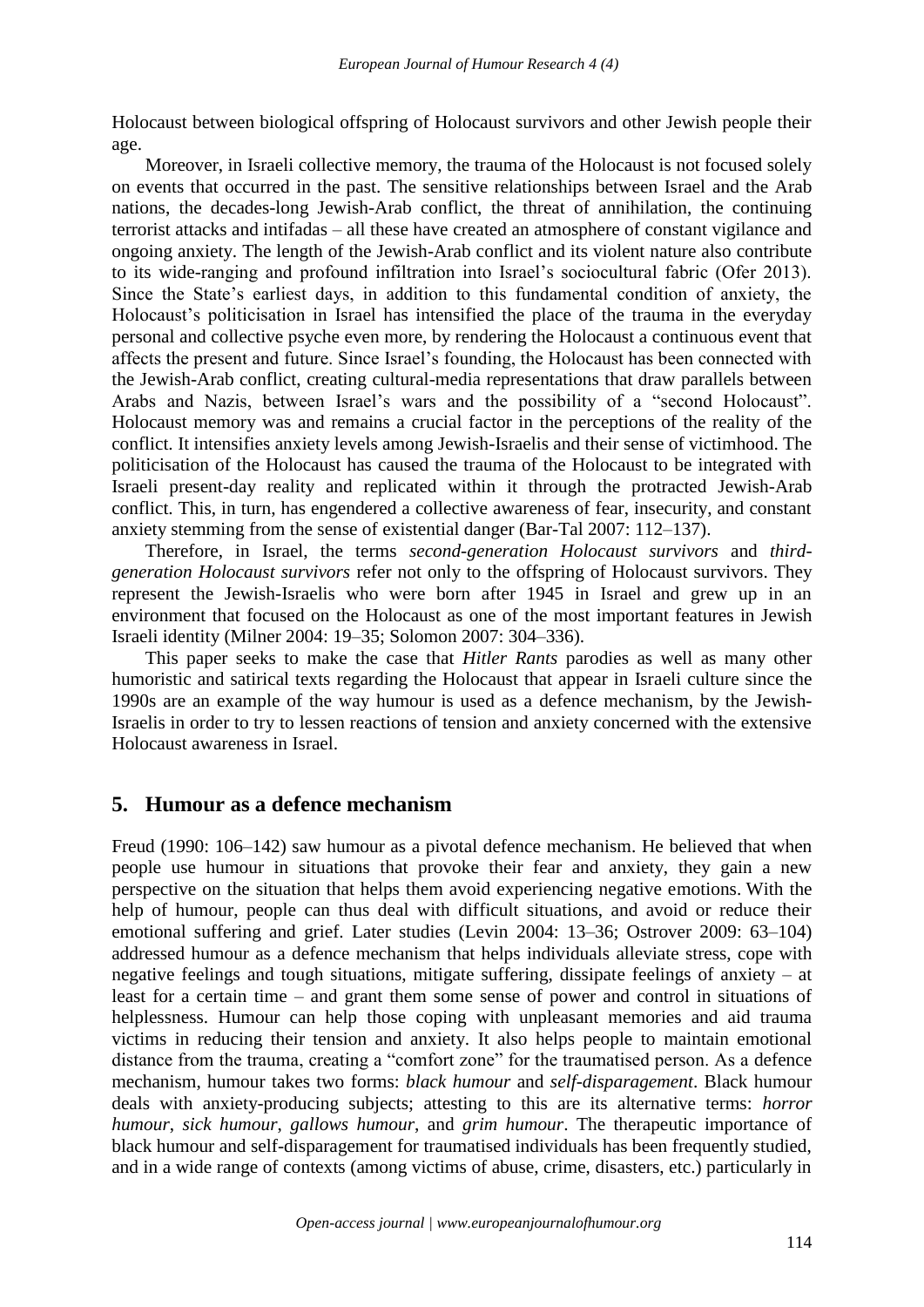the context of Jewish humour (Ziv 1998: 47–76). Black humour has been presented as an effective tool for an oppressed minority to withstand attacks by their oppressors; in the Jewish context, it constitutes the defence mechanism of an entire people (Sliwa 2011: 67–82; Wisse 2013: 59–103).

# **6.** *Hitler rants* **memes in Hebrew: A defence mechanism against the acting out of the trauma**

Zandberg (2015) claims that since the 1990s, there has been an evolutionary development of the use of humorous skits on television and in other media in connection with the Holocaust. He suggests a four-phase typology of this process: the first, a "taboo" period until the 1990s in which Holocaust humour was not represented in Israeli culture. In the second phase, humour was used in order to explore and criticise Holocaust commemoration; in the third phase, humour about the Holocaust memory was used to comment on other social fields; and in the fourth phase, in the last few years, the Holocaust memory itself is used to create humour. He claims that this shift advocates a "normalisation" of the traumatic memory of the **Holocaust** 

*Hitler Rants* memes blur the boundaries between the third and fourth phases of this typology, because they are contemporary, most of them are used to comment on various social fields, and some of them are used as internal jokes, as noted, and as such they are seemingly used simply to create humour. But, in my opinion, even the more personal, intergroups Hitler memes are not simply raw material for laughter. The trauma is integrated so well in the Jewish-Israeli soul that every use of Holocaust humour has deep roots in the fear and anxiety created in a society that acts out the Holocaust and they function as defence mechanisms.

Figley (1995: 1–20) claims that in order to reduce symptoms that appear in PTSD and in secondary traumatic stress, one has to refrain from stimulations that are a reminder of the trauma. In Israel, refraining from Holocaust references is almost impossible, but there are other ways. In *Hitler Rants* parodies, the surfers silence (symbolically and actually as one) the original soundtrack that deals with Hitler, the Third Reich and the behaviour of absolute evil and, by doing so, silence the traumatic events. This is a provocation against the canonic memory of the Holocaust in Israel which replicates the Holocaust into Israeli everyday life as well as a defence mechanism against the anxiety it creates.

Memes' researchers claim that Internet memes are more than just simple jokes. They go beyond general silliness, and are to be taken seriously. They shape and reflect general social mindsets and can be used as a prism for understanding certain aspects of contemporary culture (Lankshear & Knobel 2007: 1–24; Shifman 2013: 119–150). The fact that *Hitler Rants* memes are created and consumed in a capacity and intensity that exceed any other place in the world demonstrates the mental need of the younger generations to struggle against the "acting out" of the Holocaust and dismantle the symbols of fear in a society that is forced to relive the trauma.

These memes add yet another pillar to the struggle since they differ from other aspects of Holocaust humour and satire in Israel.

There is much research regarding the complex and diverse effects of digital social media, participatory media, and mass-popular platforms for user-created videos in which the circulation of content is increasingly driven by audiences who become the "producers" and not only the "consumers" (see among others Lankshear & Knobel 2007: 1–24; Burgess & Green, 2009: 58–74; Jenkins et al. 2013: 153–194). Research engages in the transfer from a top-down distribution model to a horizontal circulation model, in which the circulation of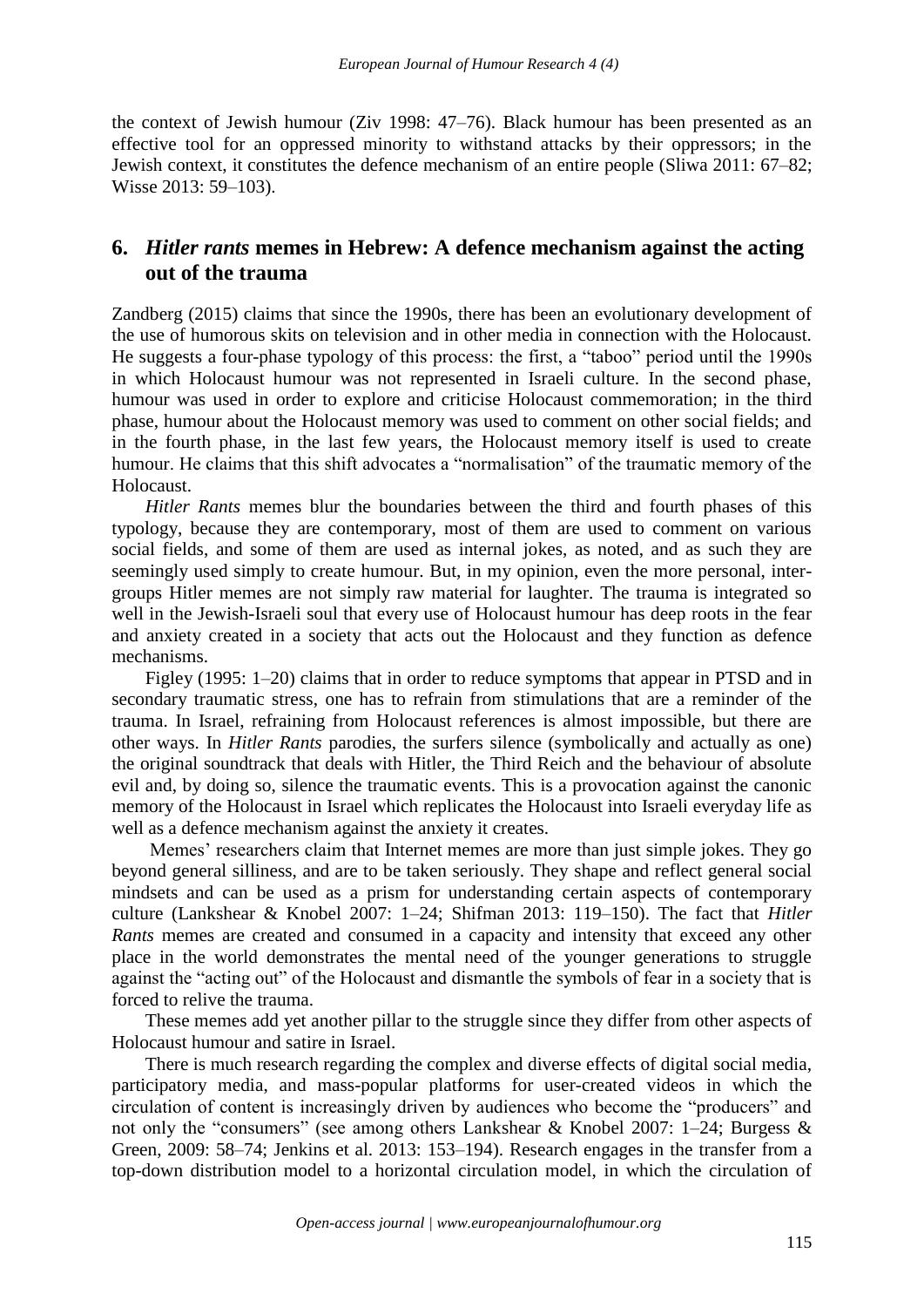content is increasingly driven by audiences. Memes offer a new way of civic participation, where citizens are able to express political opinions and participate in important debates. This argument connects with other studies in the field of the new media, which discuss how online networks might inspire conventional political participation, and wonder how user-generated content may function as a mobiliser for citizens who are not usually able or willing to convey their political opinions in the traditional mass media (Rheingold 2008: 97–118; Shifman 2013: 119–150). *Hitler Rants* memes are thus part of a technological change that transferred the power to the individuals, the "small citizens" who are directly involved in the circulation of content. It is a part of a grassroots political and social movement, a bottom-up revolution against the forces that attempt to blur the past and present in order to achieve normalisation.

Humour which is based on repetition occurs when the recurring theme is comic to begin with. Each repetition of the same theme increases the comic gap. Laughter intensifies respectively, in accordance with the number of repetitions (Sover 2009: 126–127). The *Hitler Rants* memes feature the same bunker scene where Hitler reacts with outrage to a different issue each time. Thus it gives the creators of the parody and the viewers an intimate feeling of being part of a group with its own practices, its own humour, thus humour and memes have another function – social cohesion. In addition, it gives the creators the expression of individualism and creativity – they create their own original meme, with a script they have written.

Holocaust satire in Israel does not usually deal directly with the Holocaust but rather with its remembrance and commemoration (Shifman 2008: 143–150; Steir-Livny 2015: 193– 219; Zandberg 2015). Hitler is almost absent from this discussion. <sup>1</sup> *Hitler Rants* parodies dare to enter the Holocaust realm and burst the bubble of fear, anxiety, and acting-out from within the historical event, while turning Hitler, until now almost untouchable in Israeli satire, into the protagonist. They emphasise the need to dismantle the fear and anxiety caused by the intense Holocaust remembrance in Israel, not only through a critique of the Israeli present, but also through dismantling the major symbol of evil. In this battle against the hegemonic memory of the Holocaust, Hitler, who is supposed to remain the symbol of evil in the young generations' consciousness turns into a friend, a buddy, the one who says what the "common Israeli" thinks.

Moreover, satirical programs such as *The Chamber Quintet* (*Hahamishia Hakamerit*; Matar Productions, Channel 2-Tela'ad, Channel 1, 1993–1997), *It's a Wonderful Country* (*Eretz Nehederet*; Keshet Productions, Channel 2-Keshet, 2003–2015), and *the Nation's Back* ]*Gav Hauma, Channel 10 2014*–*present*, formerly, *The State of the Nation (Mazav Hauma,*  Keshet Productions, Channel 2 2010–2014] also use Holocaust satire to protest against the hegemonic Holocaust remembrance in Israel (Zandberg 2006: 561–579; Shifman 2008: 143– 150; Steir-Livny 2014: 37–76). *Hitler Rants* memes are distinct from these skits because they are a unique case in which parody and satire combine. Parody imitates the style of someone or something else in an amusing way, creating a distorted imitation of something real in a funny way. Satire reflects the evils of society in a humorous way in order to change them. The memes do not just play with the figure of Hitler; they play with wider cultural and political problems (Gilbert 2013: 407–424). *Hitler Rants* memes in Hebrew are parodies about Hitler that dismantle the "acting out" of the Holocaust memory in Israeli society and simultaneously expose the absurd components of Israeli society in a satirical manner.

In addition, the *Hitler Rants* memes that address current issues add an important component of actuality to the struggle against hegemonic remembrance. They are distinct from the television skits because the web enables surfers to express their protest immediately, without the need to wait for a specific broadcast each week. A good example is the latest scandal regarding Prime Minister Binyamin Netanyahu and his statement on 20 October 2015 in his speech in the World Zionist Congress in Jerusalem, in which he stated that Hitler did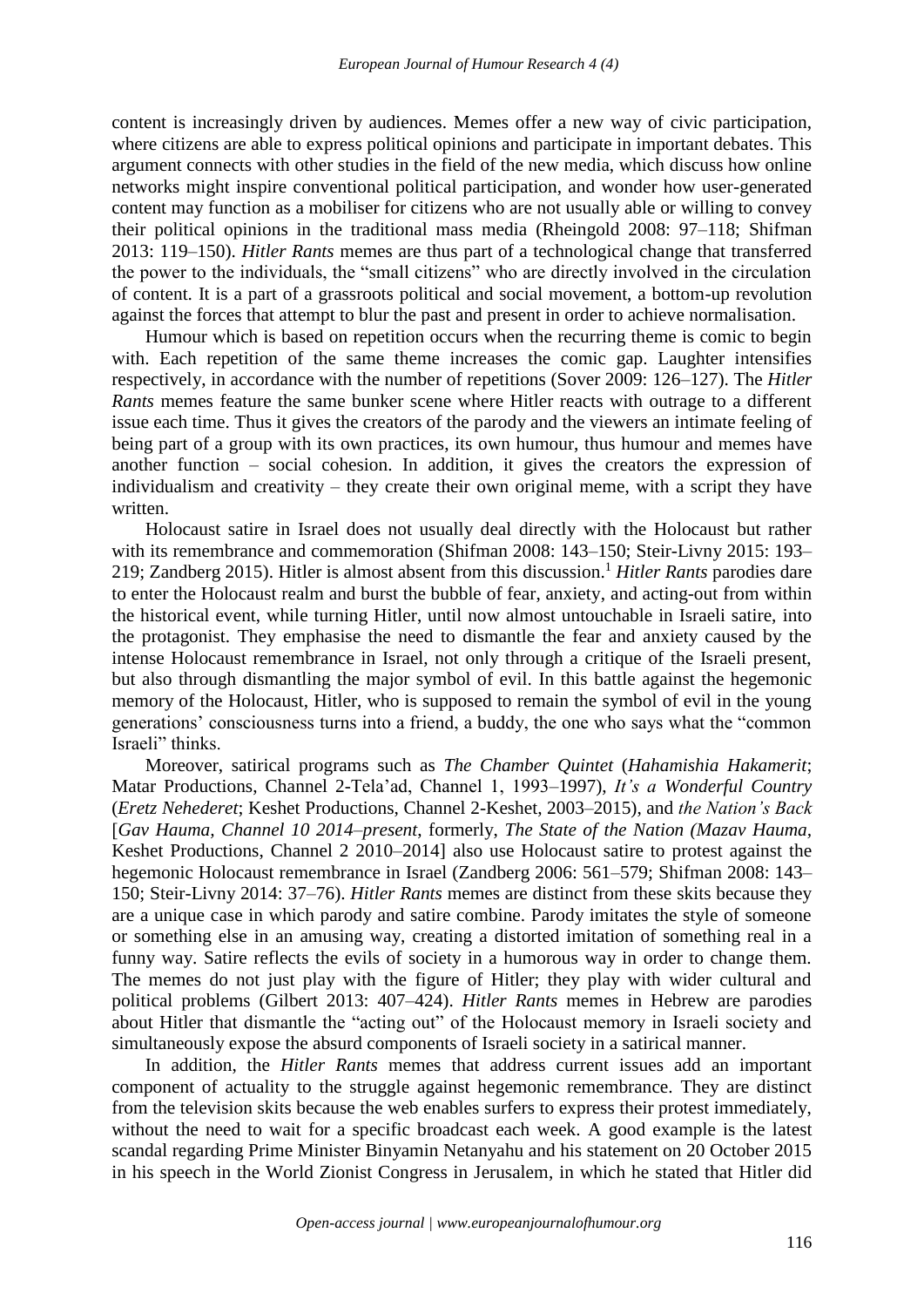not want to murder the Jews, but to expel them, and that it was the Arab Mufti, Haj Amin El-Husseini, who advised him to murder the Jews (see https://www.youtube.com/watch?v=kadhVdJ8hbk).

As noted, the politicisation of the Holocaust has appeared in Israeli society since the 1940s. It blended Holocaust associations with the Jewish–Arab conflict and has deepened feelings of fear and anxiety. Netanyahu's statement demonstrates the traumatic "acting out" (La Capra 2000: 87–90) and its subtext is clear: at a very tense time in Israel (October– November 2015) that some refer to as "the third Intifada", Netanyahu claims that every Arab – from the past to the present – is a Nazi. This comparison turns Jewish–Israelis into eternal victims, trapped in a repetitive Holocaust by the Nazis and the Palestinians combined.

The surfers responded immediately and a new *Hitler Rants* meme was released on the morning of October 21 and was shared in the social media, only several hours after Netanyahu's statement. In this meme, Hitler is presented as a great Jew lover who wants to help "the poor Jews", but is pushed to killer behaviour by the evil Mufti. This *Hitler rants* meme was part of a series of extensive online satiric responses to Netanyahu's speech (see e.g. *Haaretz* 2015). *The Nation's Back* addressed the absurdity of Netanyahu's declaration only in its program on 24 October with a long set of skits that referred to the "Arab Holocaust of the Jews". When *The Nation's Back* ridiculed this speech, it was, in today's terms, old news. This example emphasises how social networks enable the validation of features of instant healthy socio-cultural mourning, which is extremely important in a society in which the hegemonic collective memory tends towards the preservation of "acting out". The social media platforms enable young generations not only to nod in agreement while watching Holocaust skits on television, but to become an active part in the battle against "acting out". In a society drenched in anxiety and victimisation, this is a bottom-up revolution against the forces that attempt to blur the past and present in order to achieve normalisation, and move from "acting out" to "working-through".

Furthermore, there are many disputes in research on whether television attempts to preserve, even in this multicultural era, a sort of tribal campfire. Does it provide opportunities to undermine the hegemonic codes? Or should we address television as polysemic, typified by a combination of hegemonic and subversive positions? (Fiske 1987: 312–330). These questions become more complex where humorous skits are concerned due to humour's polysemous nature and the multiple meanings it inherently possesses (Meyer 2000: 310–333; Lynch 2002: 423–445; Shifman, 2008: 143–150; on the ambivalent perception of Holocaust satire in Israel, see Zandberg 2006; Shifman 2008). Satirists on Israeli television programs such as *Gav haUmah* and *Eretz Nehedereth* have to think twice before using Holocaust satire, and often have to apologise, even while on-air and sometimes after the show when dealing with letters of complaint (Steir-Livny 2015: 193–219). This set of apologies weakens the struggle against the hegemonic commemoration of the Holocaust and helps to reassure its boundaries. The social media platforms free *Hitler Rants* from the consideration of any aspect of hegemony powers and it turns them into a significant and central tool in the struggle against the "repetition compulsion" of the trauma.

In conclusion, objectors in Israel to *Hitler Rants* parodies consider them as "cheapening" and "degrading" the Holocaust (Ben-Ari 2010). As suggested above, these parodies represent the exact opposite: using Hitler as their mouthpiece in order to protest about everything – from annoying little details to important political, economic, and social events – enables the surfers to fight the Holocaust's "acting out". It is a populist tool for political psycho-social repair. By so doing, the surfers do not ridicule or condemn the Holocaust, but rather they express how the Holocaust memory is an integral part of their identity. It is tattooed on their souls, and the anxiety it triggers pushes them to use black humour, not because they have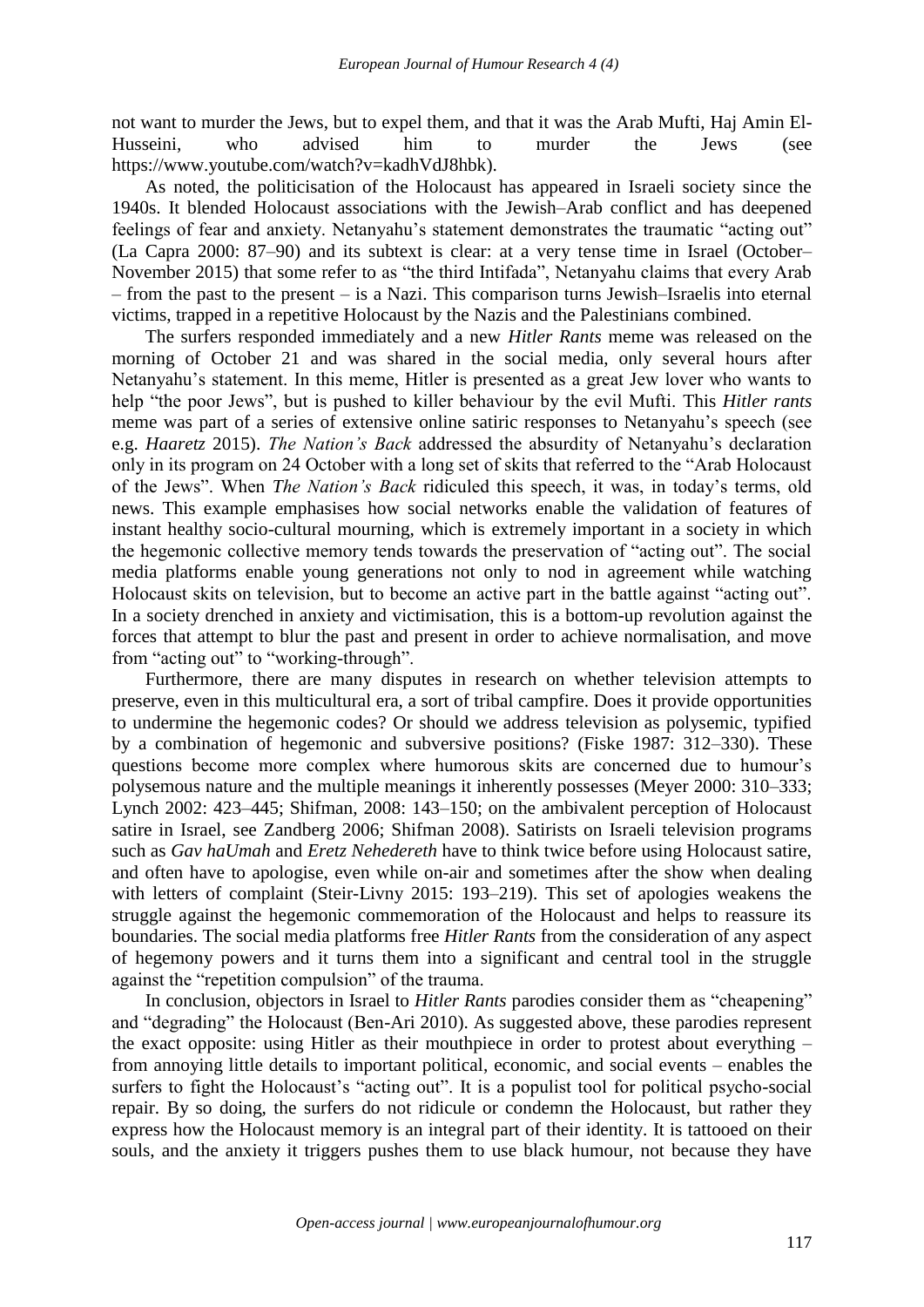detached themselves from the memory, but because they cannot detach themselves from the trauma.

### **Notes**

<sup>1</sup> There are two skits that refer to Hitler: 1) one that addresses young Hitler in the Academy of Arts in Vienna [The Jews are coming (Hayehudom baim) – the Arts Academy in Vienna, see https://www.youtube.com/watch?v=DVINXfIQU4I] and 2) another one that explains how and why Hitler stops the Holocaust  $[A]$  place for concern  $(I)$  – calling off the Holocaust, see https://www.youtube.com/watch?v=zApo98-ScNs]. See Steir-Livny (2014).

#### **References**

- Andreas, H. (2001). 'Of mice and mimesis: Reading Spiegelman with Adorno', in Zelizer, B. (ed.), *Visual Culture and the Holocaust,* New Brunswick, NJ: Rutgers University Press, pp. 28–44.
- Avisar, I. (1991). 'Tiud veitzuv shel todaa historit besirtey taamula' [Documentation and visualisation of historic awareness in propaganda films], *Zmnaim*, 39–40, pp. 38–47.
- Bakhtin, M. (1993). *Rabelais and His World*. Trans. Hélène Iswolsky. Bloomington: Indiana University Press.
- Baron, L. (2005). *Projecting the Holocaust into the Present: The Changing Focus of Contemporary Holocaust Cinema*. Maryland: Rowman & Littlefield.
- Bar-Tal, D. (2007). *Lihyot im hasichsuch* [Living with the Conflict]. Haifa: Carmel.
- Ben-Ari, G. (2010), 'Hitler matza hanaya' [Hitler found a parking space]. *Yediot Aharonot*, 26.2.2010. Retrieved March 30, 2014 from http://e.walla.co.il/?w=/267/1819879.
- Ben-Dat, A. (2015). *Bein humour letrauma bein etica leestetica* [Between Humour and Trauma, Between Ethics and Aesthetics]. Tel Aviv: Resling.
- Bondi, R. (2002). *Shorashim Akurim* [Displaced Roots]. Jerusalem: Yad vaShem.
- Boskin, J. & Dorinson, J. (1985). 'Ethnic humour: Subversion and survival'. *American Quarterly. Special Issue: American Humour* 37 (1), pp. 81–97.
- Burgess, J. & Green, J. (2009). *YouTube: Online Video and Participatory Culture*. Cambridge: Polity Press.
- Caril, A., Shif, E. & Shavit, A. (2001). 'Zohakim miTahat laSfam: Humour haShoah mehaHamishia Hakamerit vead Eretz Nehedered' [Holocaust humour: From the *Hahamishia Hacamerit* until *Eretz Nehederet]*. *Walla*, 2.5.2011. Retrieved October 2, 2014 from http://e.walla.co.il/?w=/267/1819879.
- Cohen, A. (1994). *Haim bizhok* [Living Life with Laughter]. Haifa: Amazia.
- Dolev, I. (2010), 'Ma Pitom Hitler' [Why Hitler?]. *Haaretz*, Musaf Haaretz, 9.4.2010, pp. 36–38.
- Dubs, J. & Brad. (2013). 'Downfall / Hitler Reacts', Know your Meme. Retrieved September 7, 2014 from http://knowyourmeme.com/memes/downfall-hitler-reacts.

*Ethnologue: Languages of the World.* (2015). 18<sup>th</sup> edition.

Figley, C. R. (1995). 'Compassion fatigue as secondary traumatic stress disorder: An overview', in Figley, C. R. (ed.), *Compassion Fatigue: Coping with Secondary Traumatic Stress Disorder in Those Who Treat the Traumatised*, New York: Brunner-Routledge, pp. 1–20.

Fiske, J. (1987). *Television Culture*. London: Routledge.

Freud, S. (1988). *Hatipul ha-psichoanaliti* [Psychoanalysis Treatment]. Tel Aviv: Am Oved.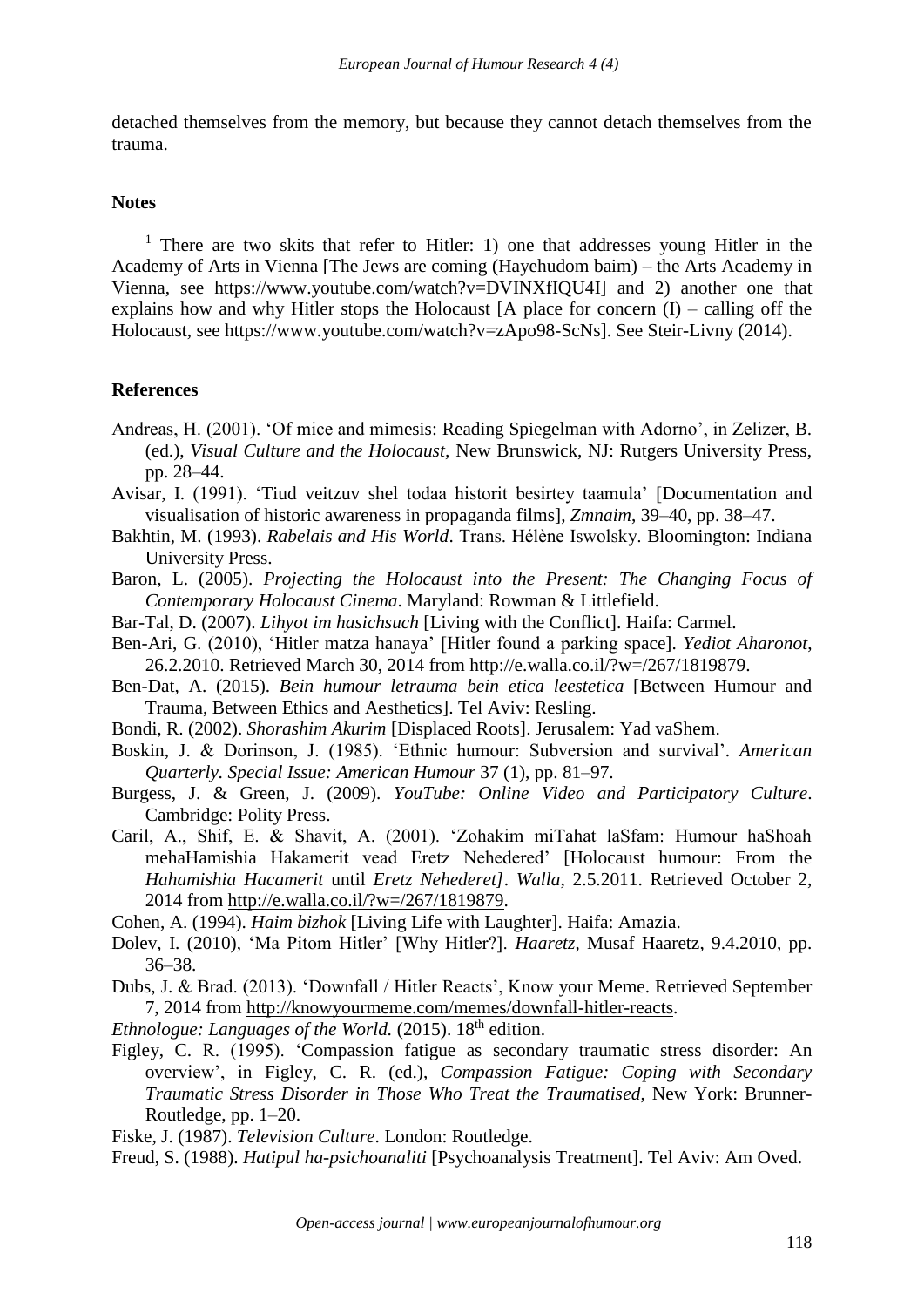- Gilbert, C. J. (2013). 'Playing with Hitler: Downfall and its ludic uptake'. *Critical Studies in Media Communication* 30 (5), pp. 407–424.
- Goldberg, A. (2000), 'Introduction', in LaCapra, D. (ed.), *Writing History, Writing Trauma*, Baltimore, MD: Johns Hopkins University Press, pp. 7–28.
- Gonshak, H. (2015). *Hollywood and the Holocaust*, Maryland: Rowman & Littlefield Publishers.
- Herman, J. L. (1994). *Trauma ve hachlama* [Trauma and Recovery]. Tel Aviv: Am Oved.
- Jenkins S. R. & Baird S. (2002). 'Secondary traumatic stress and vicarious trauma: A validation study'. *Journal of Traumatic Stress*, 15, pp. 423–432.
- Kaplan, L. (2003). '"It will get a terrific laugh": On the problematic pleasures and politics of Holocaust humour', in Jenkins, H., Shattuc, J. & McPherson, T. (eds.), *Hop on Pop: The Politics and Pleasures of Popular Culture*, Durham: Duke University Press Books, pp. 343–356.
- Kerner, A. (2011). *Film and the Holocaust: New Perspectives on Dramas, Documentaries and Experimental Films*, New York: Continuum Books.
- LaCapra, D. (2000). *Writing History, Writing Trauma*. Baltimore, MD: Johns Hopkins University Press.
- Lankshear, C. & Knobel, M. (2007). 'Online memes, affinities, and cultural production', in Lankshear, C., Knobel, M., Bigum, C. & Peters, M. (eds.), *A New Literacies Sampler*, New York: Peter Lang, 199-227.
- Levin, I. (2004). *Mibaad la-dmaot* [Through the Tears: Jewish Humour under the Nazi Regime]. Jerusalem: Yad Vashem.
- *Life is Beautiful*, dir. Roberto Benigni, 1997.
- Lipman, S. (1991). *Laughter in Hell: The Use of Humour During the Holocaust*. NJ: Jason Aronson.
- Lipman, S. (2008). 'Can a swastika be funny?'. *The Jewish Week*, 13.2.2008. Retrieved February 20, 2014 from

http://www.thejewishweek.com/features/can\_swastika\_be\_funny.

- Loshitzky, Y. (2001). 'Hybrid victims: Second-generation Israelis screen the Holocaust', in Barbie, Z. (ed.), *Visual Culture and the Holocaust*, New York: Rutgers, pp. 152–178.
- Lynch, O. H. (2002) 'Humorous communication: Finding a place for humour in communication research'. *Communication Theory* 12 (4), pp. 423–445.
- Meyer, J. (2000). 'Humour as a double-edged sword: Four functions of humour in communication'. *Communication Theory* 10 (3), pp. 310–333.
- Meyers, O., Neiger, M., & Zandberg, E. (2014). *Communicating Awe: Media Memory and Holocaust Commemoration*. New York: Palgrave Macmillan.
- Milner, I. (2004). *Kirey avar* [A Torn Past]. Tel Aviv: Chaim Weizmann Institute for the Study of Zionism and Israel, Tel Aviv University/Am Oved.
- Morreall, J. (2011). 'Humour in the Holocaust: Its critical, cohesive, and coping functions'. *Holocaust TRC*, November 22. Retrieved September 20, 2014 from http://www.holocaust-trc.org/humour-in-the-holocaust.
- Ne'eman Arad, G. (2003). 'Israel and the Shoah: A tale of multifarious taboos'. *New German Critique* 90, pp. 5–26.
- Ofer, D. (2013). 'We Israelis remember, but how? The memory of the Holocaust and the Israeli experience'. *Israel Studies* 18 (2), pp. 70–85.
- Ostrover, H. (2009). *Lelo humour hainu mitabdim* [If Not for Humour, We Would Have Committed Suicide]. Jerusalem: Yad Vashem.
- Pinchevski, A. & Brand, R. (2007). 'Holocaust perversions: The Stalags pulp fiction and the Eichmann Trial'. *Critical Studies in Media Communication* 24 (5), pp. 387–407.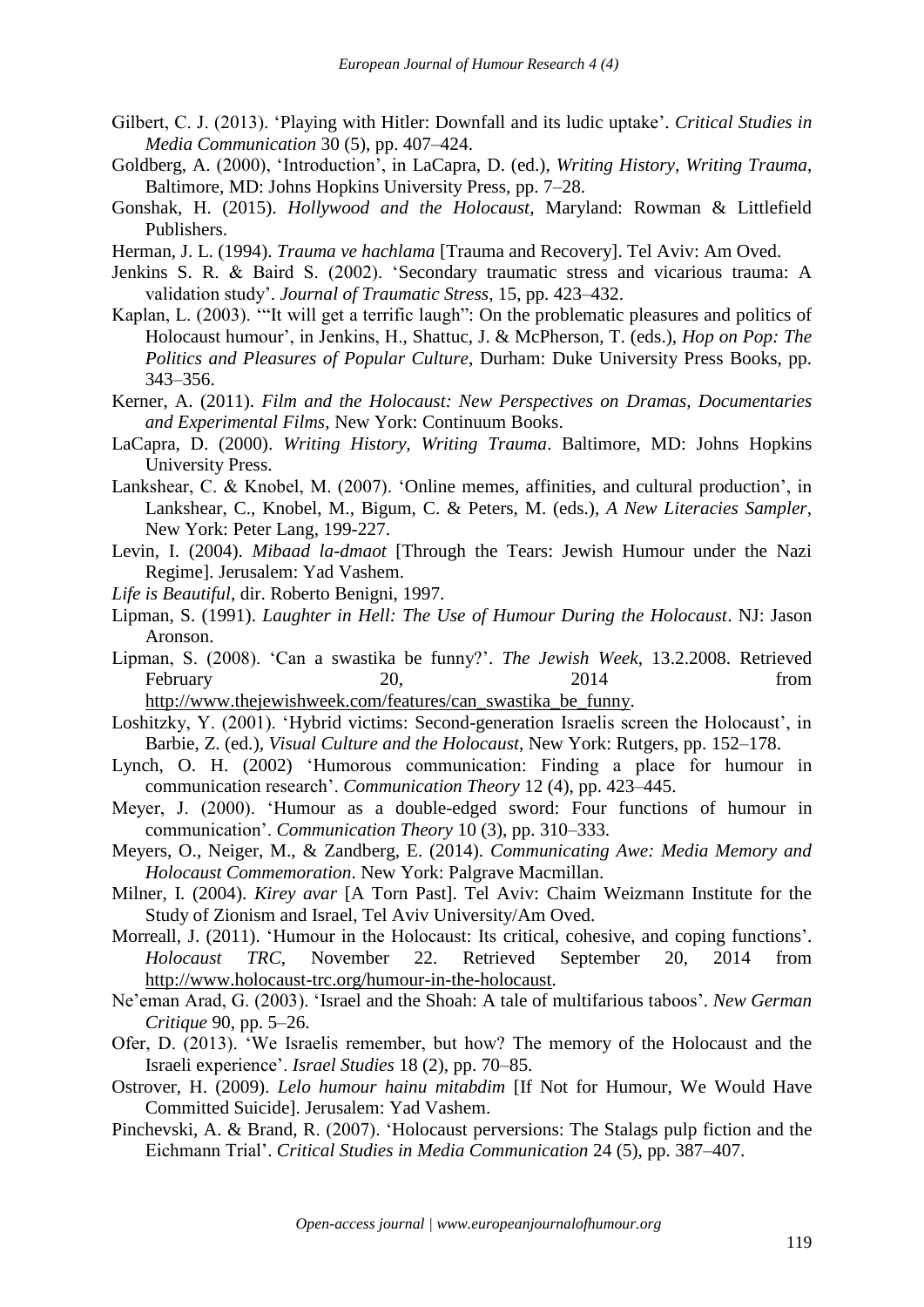- Pinchevski, A. & Liebes, T. (2010). 'Severed voices: Radio and the mediation of trauma in the Eichmann Trial'. *Public Culture* 22 (2), pp. 265–291.
- Porat, D. (2011). *Café ha'boker ba'rayach ashan: mifgashim shel ha'yishuv va'ha'hevra ha'yisraelit im ha'shoah va'nitzoleha* [The Smoke-Scented Coffee: The Encounter of the Yishuv and Israeli Society with the Holocaust and its Survivors]. Tel-Aviv/Jerusalem: Yad vaShem & Am Oved.
- Rheingold, H. (2008), 'Using participatory media and public voice to encourage public participation', in Bennet, L. (ed.), *Civic Life Online: Learning How Digital Media Can Engage Youth*, Cambridge: MIT press, pp. 97–118.
- Rohrer, F. (2010). 'The rise, rise and rise of the Downfall Hitler parody'. *BBC News Magazine,* 13.4.2010. Retrieved May 2, 2013 from http://news.bbc.co.uk/2/hi/8617454.stm.
- Rosenfeld, G. D. (2015). *Hi Hitler: How the Nazi Past Is Being Normalised in Contemporary Culture*. Cambridge: Cambridge University Press.
- Schwabach, A. (2012). 'Reclaiming copyright from the outside in: What the Downfall Hitler meme means for transformative works, fair use, and Parody'. *Buffalo Intellectual Property Law Journal*. Retrieved January 5, 2017 from http://papers.ssrn.com/sol3/papers.cfm?abstract\_id=2040538.
- Shifman, L. (2008). *Haars, Hafreha ve-haima hapolaniya* [Televised Humour and Social Cleavages in Israel, 1968–2000]. Jerusalem: Hebrew University Magnes Press.
- Shifman, L. (2013). *Memes in Digital Culture*. Cambridge: MIT Press.
- Sliwa, J. (2011). 'Jewish humour as a source of research on Polish-Jewish relations', in Greenspoon, L. J. (ed.), *Jews and Humour,* West Lafayette, IN: Purdue University Press, pp. 67–82.
- Solomon, Z. (2007). 'Hashpaot beindoriot shel hshoah beri hamechkar beisrael' [Transgenerational influences of the Holocaust in Israeli research], in Solomon, Z. & Chaitin, J. (eds.), *Yaldut bezel haShoah* [Childhood in the Shadow of the Holocaust], Tel Aviv: Hakibbutz Hameuhad, pp. 304–336.
- Sover, A. (2009). *Bedarco shel haadam hazohek* [The Pathway to Human Laughter]. Jerusalem: Carmel.
- Spiegelman, A. (1986). *Maus: A Survivor's Tale*. Pantheon Books.
- Steir-Livny, L. (2009). *Shtei Panim baMaraah* [Two faces in the mirror]. Jerusalem: Eshkolot-Magness.
- Steir-Livny, L. (2014). *Har hazikaron yizkor bimkomi* [Let the Memorial Hill Remember]. Tel Aviv: Resling.
- Steir-Livny, L. (2015). 'Holocaust humour, satire, and parody on Israeli television'. *Jewish Film and New Media* 3 (2), pp. 193–219.
- *The Great Dictator*, dir. Charlie Chaplin, 1940.
- *The Producers*, dir. Mel Brooks, 1968.
- *Triumph of the Will*, dir. Leni Riefenstahl*,* 1934.
- Wisse, R. (2013). *No Joke: Making Jewish humour*. Princeton: Princeton University Press.
- Yablonka, H. (2001). *Medinat Israel neged Adolf Eichmann* [The State of Israel against Adolf Eichmann]. Tel Aviv: Yediot Aharonot.
- Zandberg, E. (2006). 'Critical laughter: Humour, popular culture and Israeli Holocaust commemoration'. *Media, Culture & Society* 28 (4), pp. 561–579.
- Zandberg, E. (2015). '"Ketchup is the Auschwitz of tomatoes": Humour and the collective memory of traumatic events'. *Communication, Culture & Critique* 8 (1), pp. 108–123.
- Ziv, A. (1998). 'Psycho-social aspects of Jewish humour in Israel and in the diaspora', in Ziv, A. (ed.), *Jewish Humour*, New Brunswick: Transaction Publishers, pp. 47–76.